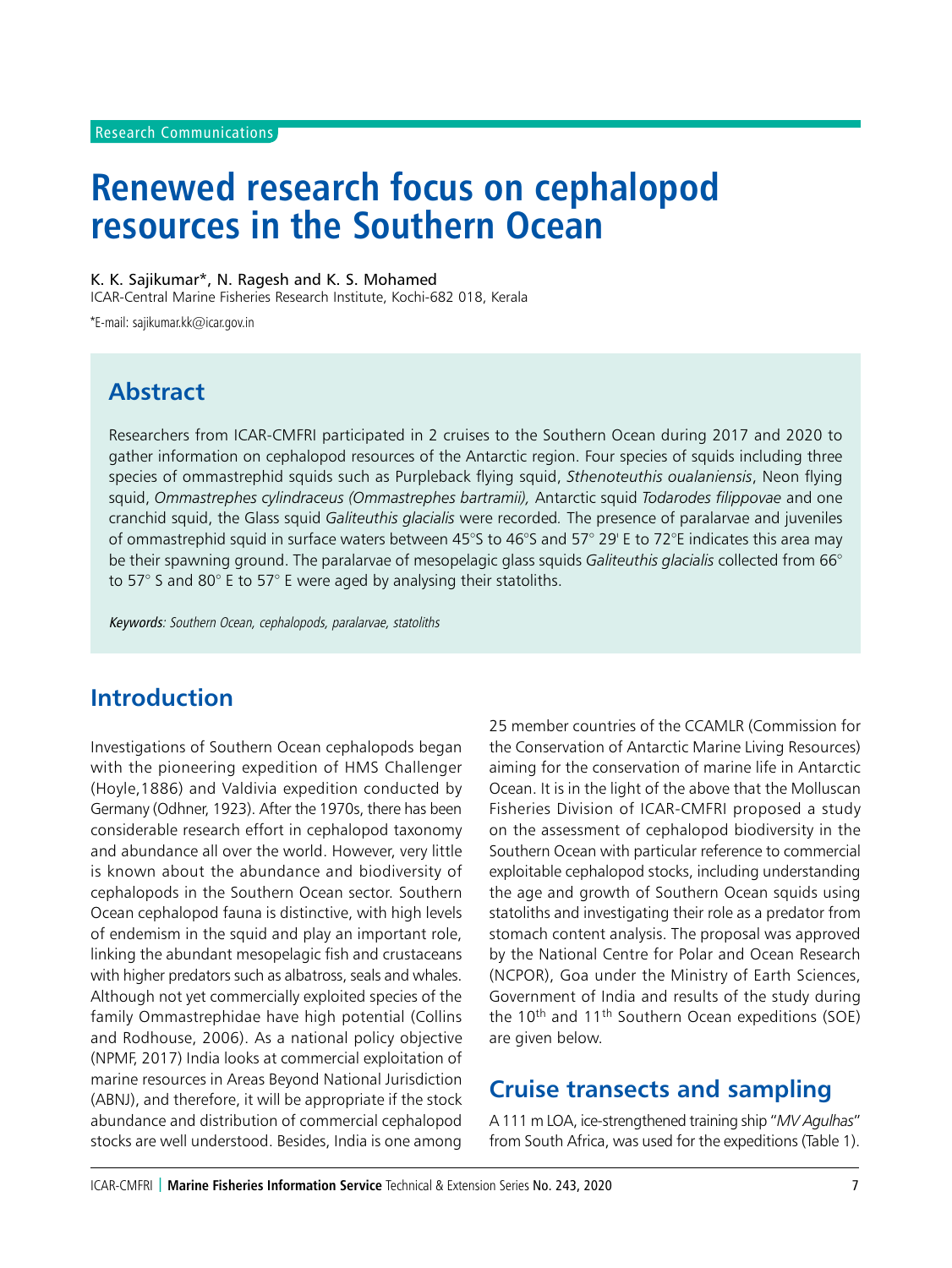Table 1. Details of the SOE undertaken for research on molluscan resources in Southern Ocean

| <b>Expedition</b>    | Vessel     | <b>Period</b>         | <b>Number</b><br>of participants | Types of equipment carried by ICAR-<br><b>CMFRI</b> |
|----------------------|------------|-----------------------|----------------------------------|-----------------------------------------------------|
| 10 <sup>th</sup> SOE | MV Agulhas | 08.12.2017 to         | 35                               | Issacs-Kidd Midwater Trawl (IKMT), squid            |
|                      |            | 02.03. 2018 (59 days) |                                  | jigs, zooplankton net                               |
| 11 <sup>th</sup> SOE | MV Agulhas | 06.01.2020 to         | 39                               | Automatic squid jigging machine, IKMT,              |
|                      |            | 08.03.2020 (62 days)  |                                  | Rectangular midwater trawl, squid jigs              |

## **10th Indian SOE**

Sampling was carried out in the area between 39°56'S to 66°39'S latitude and 57°25'E to 76°24'E longitude as per the cruise track (Fig.1A). 28 observations including those from 7 squid jigging stations, 13 IKMT stations

(21 operations) and 8 zooplankton sampling operations were made (Table 2 & Fig. 2).

Ommastrephid squids including Neon flying squid *Ommastrephes bartramii* (Fig.3a), Antarctic flying squid *Todarodes filippovae* (Fig.3b) and Purpleback flying



Fig.1. The cruise track and stations for cephalopod observations during (A) 10<sup>th</sup> and (B) 11<sup>th</sup> Indian SOE

| <b>Date</b> | <b>Location</b>  | <b>Operation</b> | <b>Depth of operation</b> |
|-------------|------------------|------------------|---------------------------|
| 14/12/2017  | 40°11'S; 58°30'E | Squid jigging    | 30 m                      |
| 18/12/2017  | 43°02'S; 60°36'E | <b>IKMT</b>      | Surface, 200 m            |
| 22/12/2017  | 54°00'S; 68°05'E | Squid jigging    | 30 m                      |
| 23/12/2017  | 54°01'S; 60°07'E | <b>IKMT</b>      | Surface, 200 m            |
| 25/12/2017  | 58°55'S; 70°09'E | Squid jigging    | 30                        |
| 27/12/2017  | 63°01'S; 70°05'E | Zooplankton net  | Surface                   |
| 30/12/2017  | 65°31'S; 74°45'E | Zooplankton net  | Surface                   |
| 31/12/2017  | 65°32'S; 72°50'E | Zooplankton net  | Surface                   |
| 3/1/2018    | 66°33'S; 76°24'E | Zooplankton net  | Surface                   |
| 4/1/2018    | 66°32'S; 76°24'E | Zooplankton net  | Surface                   |
| 5/1/2018    | 66°37'S; 76°07'E | Zooplankton net  | Surface                   |
| 6/1/2018    | 66°39'S; 76°06'E | Zooplankton net  | Surface                   |

|  |  |  | Table 2. Sampling stations and operations conducted during 10 <sup>th</sup> Indian SOE |  |
|--|--|--|----------------------------------------------------------------------------------------|--|
|--|--|--|----------------------------------------------------------------------------------------|--|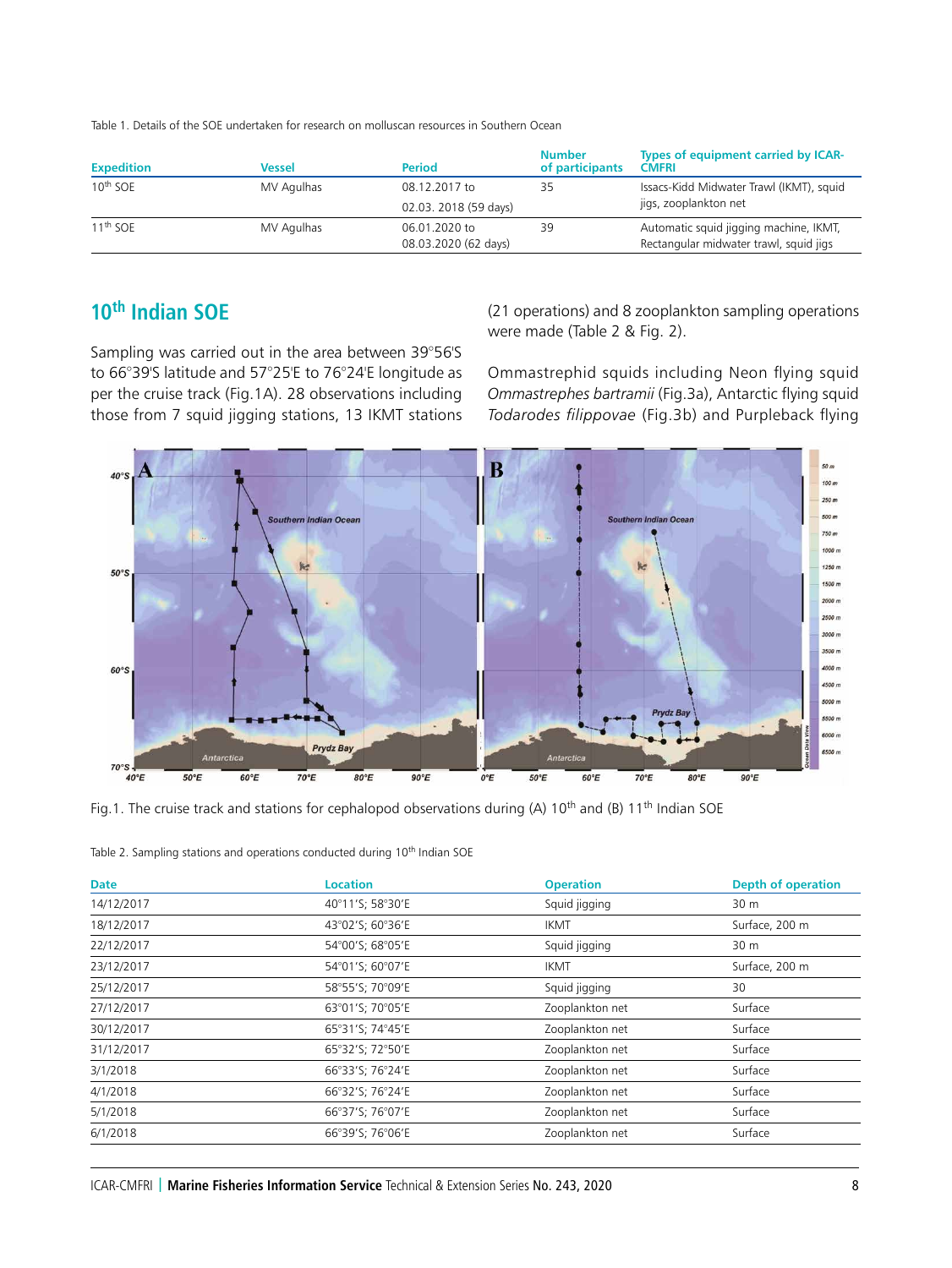| Date      | <b>Location</b>  | <b>Operation</b>    | Depth of operation |
|-----------|------------------|---------------------|--------------------|
| 8/1/2018  | 65°28'S; 70°56'E | <b>IKMT</b>         | Surface            |
| 9/1/2018  | 65°31'S; 69°08'E | <b>IKMT</b>         | 100 <sub>m</sub>   |
| 10/1/2018 | 65°29'S; 66°58'E | <b>IKMT</b>         | Surface, 500 m     |
| 11/1/2018 | 65°30'S; 64°56'E | <b>IKMT</b>         | Surface, 500 m     |
| 12/1/2018 | 65°46'S; 62°48'E | Zooplankton net     | Surface            |
| 13/1/2018 | 65°27'S; 60°57'E | <b>IKMT</b>         | Surface, 500 m     |
| 15/1/2018 | 65°27'S; 57°50'E | <b>IKMT</b>         | 500 m              |
| 21/1/2018 | 57°00'S; 57°36'E | <b>IKMT</b>         | Surface, 500 m     |
| 24/1/2018 | 51°04'S; 57°25'E | IKMT, squid jigging | Surface, 500 m     |
| 25/1/2018 | 47°30'S; 57°29'E | IKMT, squid jigging | Surface, 500 m     |
| 28/1/2018 | 40°11'S; 58°24'E | IKMT, squid jigging | Surface            |
| 29/1/2018 | 39°56'S; 57°30'E | IKMT, squid jigging | 200 m              |



Fig. 2. Sampling operations during the 10<sup>th</sup> and 11<sup>th</sup> Indian expedition to Southern Ocean/ Antarctic waters (a) RMT (b) IKMT, for cephalopod paralarvae and juveniles; (c) Automatic squid jigging machine used for the capture of adult squids.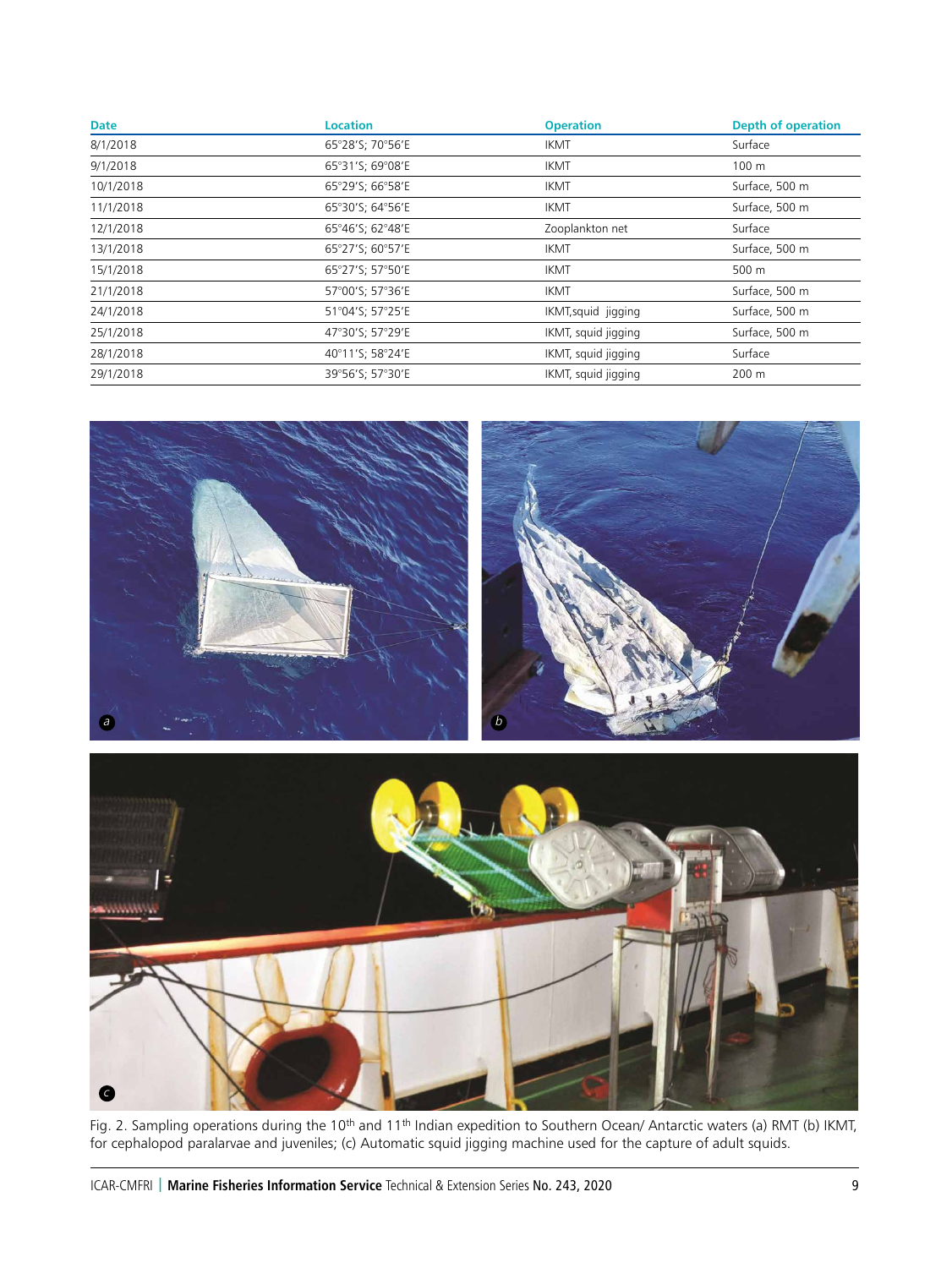squid *Sthenoteuthis oualaniensis* and their abundance was observed in three stations, 47° S-57° E, 40° S-58° E and 39° S-57° E. Paralarvae of mesopelagic squids collected from 65° S 66° E to 57° S 57° E were identified as *Galiteuthis glacialis* (Fig. 3). Before the 10th SOE, the Neon flying squid, *Ommastrephes bartramii* was considered a monotypic cosmopolitan species with a discontinuous distribution. From the results of the 10<sup>th</sup> expedition, a combination of morphological and metabolic information were used to resurrect formerly synonymized name *Ommastrephes cylindraceus* (ie., *Ommastrephes bartramii* = *Ommastrephes cylindraceus*) and propose a revision in the distribution range in collaboration with other international cephalopod researchers (Fernandez-Alvarez *et al*., 2020). Additionally, the distribution, abundance and growth of the paralarvae

and juveniles of the glass squid *Galiteuthis glacialis* which were collected from IKMT tows conducted at 500 m depth in Prydz Bay, Antarctica has been documented. Early life stages of *G. glacialis* were distributed over the shelf edge waters of Prydz Bay. Their abundance ranged from 1 to 9 individuals/1000  $m<sup>3</sup>$  with highest abundance observed in both 65° S; 70° E and 66° S; 76° E, which is 120 nautical miles (nmi) north of land area of Prydz Bay (Fig.4). The smallest paralarvae were observed in 65° S; 57° E and largest individuals recorded at 57° S; 57°37' E.

A total of 53 early life stage individuals of *Galiteuthis glacialis* ranging in size from 6.3 to 28.4 mm DML were caught during the survey which included 42 paralarvae and 11 juveniles. The pair of statocysts



Fig. 3. Squids collected during 10th and 11th expeditions. (a) *Ommastrephes cylindraceus,* (b)*Todarodes filippovae,* (c) *Sthenoteuthis oualaniensis,* (d) Live *Galiteuthis glacialis,* (e) *Galiteuthis glacialis,* (f) Unidentified ommastrephid juvenile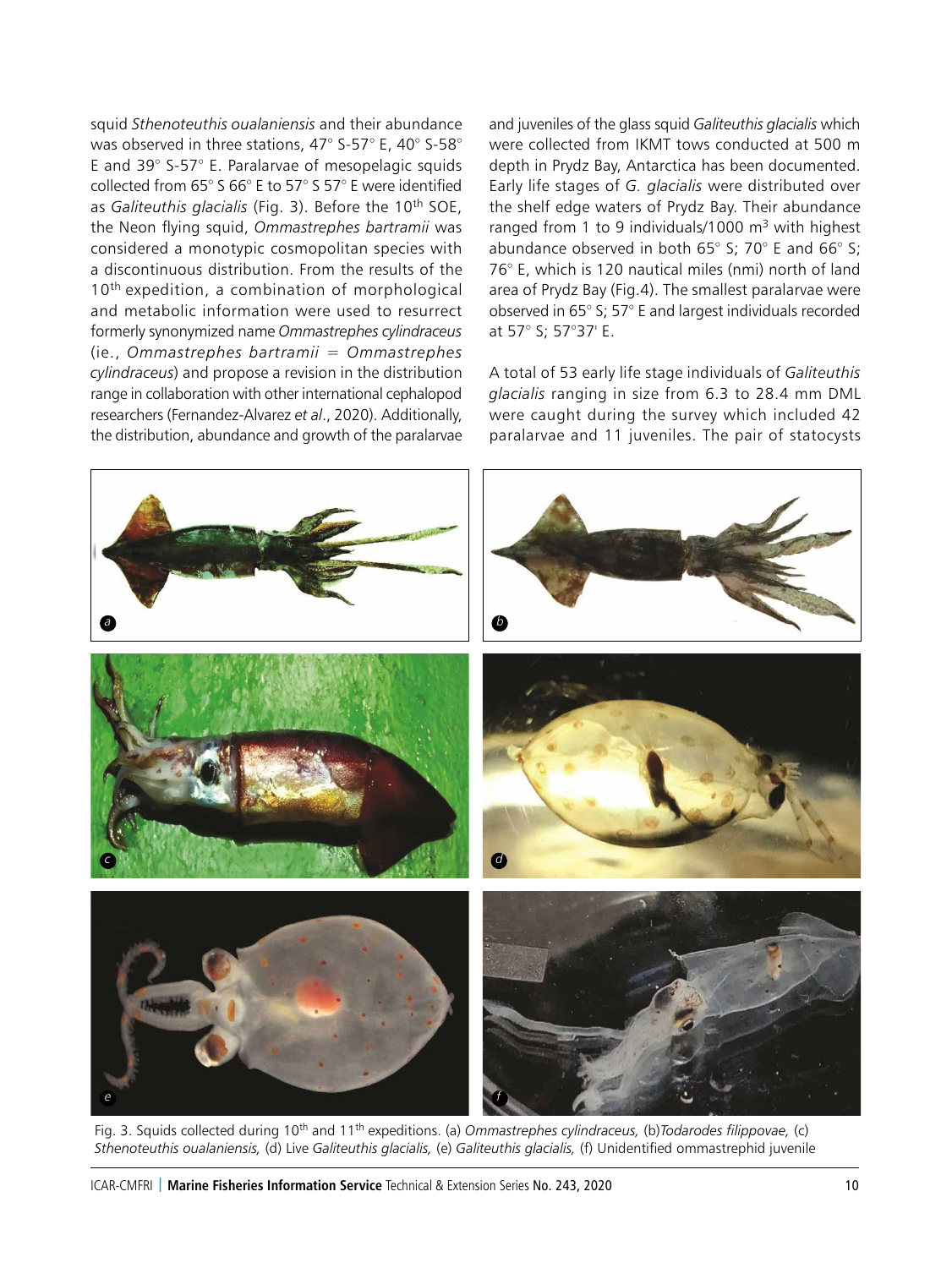

Fig. 4. Distribution and abundance of paralarvae and early juveniles of *Galiteuthis glacialis* in the Indian sector of Southern Ocean (near Prydz Bay). Circles  $=$  relative abundance

located in the ventral posterior region of the head had growth rings that ranged from 47 to 106 (6.3 to 28.4 mm DML) (Fig. 5). Age of individuals estimated based on statolith increment counts ranged from 47 to 85 days with a daily growth rate ranging from 0.13 to 0.25 mm dorsal mantle length (DML)/day (mean 0.18 mm) for paralarvae. The early juveniles had an age of 85 to 103 days with a slightly faster growth rate ranging from 0.21 to 0.27 mm DML/ day (mean 0.24 mm). The presence of paralarve of *G. glacialis* at the outer continental shelf edge of Prydz Bay during austral summer indicates a probable spawning site in this area (Sajikumar *et al*., 2020). Other observations during the cruise in the Southern Indian Ocean included an opportunistic sighting (39° 59' 49"; 57° 30' 50") of a single sunfish *Mola mola* on 15th December 2017 (Fig. 6).The hydrographic characteristics such as atmospheric temperature (AT), Sea Surface Temperature (SST), humidity and wind speed at the site where the sunfish was sighted are given in Table 3.

Table 3. Hydrographic characteristics of *Mola mola* sighting site.

| <b>Characteristics</b>        | <b>Variables</b> |
|-------------------------------|------------------|
| Atmospheric temperature (AT)  | $12.5^{\circ}$ C |
| Sea surface temperature (SST) | $16.0^{\circ}$ C |
| Humidity                      | 90%              |
| Wind speed                    | 14 mph           |
| Water depth                   | 3475 m           |

### **11th Indian SOE**

The sampling was carried out in the area between 39°16' to 67°00' S latitude and 57°28' to 80°04' E longitude (Fig. 1B and Table.4). At each station, sampling for early stages of cephalopods was done using Rectangular midwater trawl (Fig. 2A) and Issacs-Kidd Midwater Trawl (IKMT) (Fig. 2B) operated below the surface and 500 m. Both vertical and horizontal hauls were made. The squids were caught in the night hours after attracting them using LED lamps (4 x 500 watts) by using hand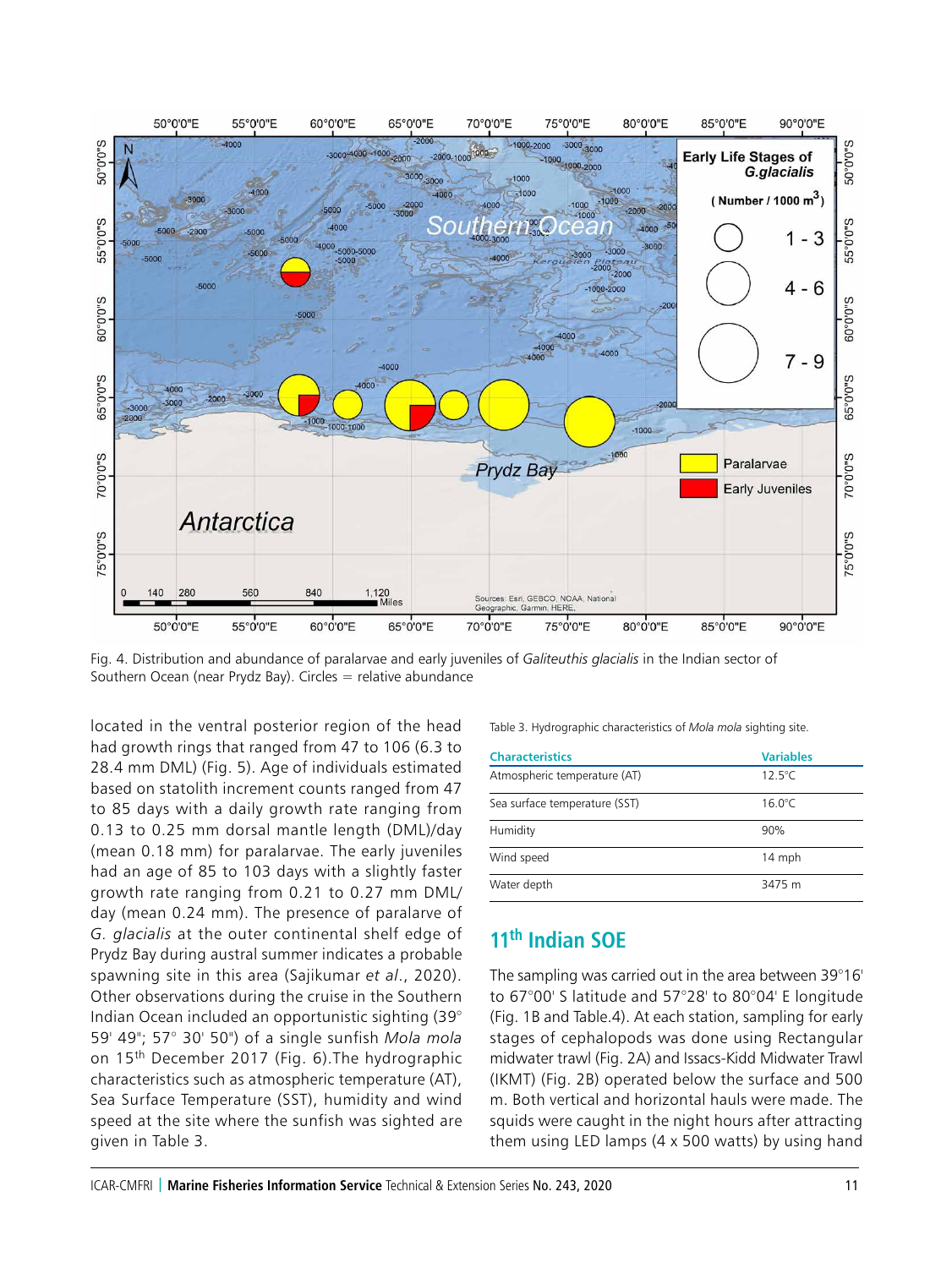

Fig. 5. (a) Dorsal view of *G. glacialis* (11 mm DML), (b) light micrograph of statocyst (arrow indicates the position of statolith), (c) light micrograph of statolith of *G. glacialis* (16 mm DML)



Fig.6. Ocean sunfish *Mola mola* sighted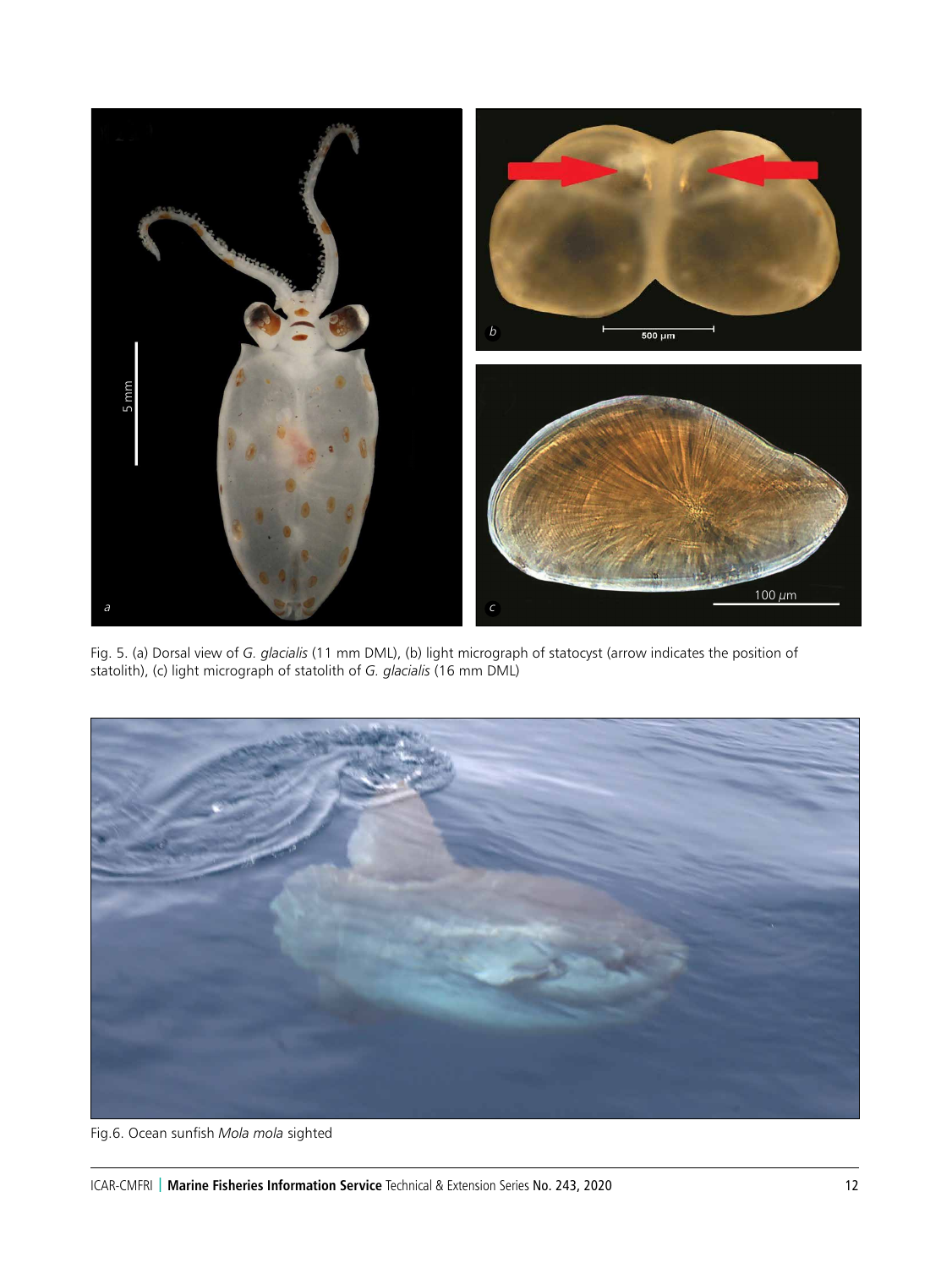Table 4. Sampling stations and operations carried out during the 11<sup>th</sup> Indian SOE

| <b>Date</b> | <b>Location</b>  | <b>Operation</b>    | <b>Depth of operation</b> |
|-------------|------------------|---------------------|---------------------------|
| 29/01/2020  | 45° 00 S;72°00 E | IKMT, squid jigging | Surface, 500 m            |
| 04/02/2020  | 65° 00 S;80°04 E | <b>IKMT</b>         | Surface, 500 m            |
| 07/02/2020  | 67° 00 S;80°00 E | <b>RMT</b>          | 300 m                     |
| 08/02/2020  | 67° 32 S;76°50 E | <b>RMT</b>          | 250 m                     |
| 09/02/2020  | 65° 00 S;76°59 E | <b>IKMT</b>         | Surface, 500 m            |
| 10/02/2020  | 65° 00 S;73°59 E | <b>IKMT</b>         | Surface, 500 m            |
| 11/02/2020  | 67° 00S; 74°00 E | <b>IKMT</b>         | 500 m                     |
| 12/02/2020  | 66° 50S; 71°00 E | <b>RMT</b>          | 300 m                     |
| 15/02/2020  | 66° 56S; 67°58 E | <b>IKMT</b>         | 500 m                     |
| 16/02/2020  | 67° 00S; 64°50 E | <b>IKMT</b>         | 500 m                     |
| 18/02/2020  | 65° 00S; 62°02 E | <b>IKMT</b>         | 500 m                     |
| 19/02/2020  | 66° 52S; 61°57 E | <b>IKMT</b>         | 200 m                     |
| 20/02/2020  | 65° 31S; 57°29 E | <b>RMT</b>          | 1000 m                    |
| 22/02/2020  | 61° 59S; 57°28 E | <b>IKMT</b>         | 500 m                     |
| 24/02/2020  | 60° 00S; 57°30 E | <b>IKMT</b>         | Surface, 500 m            |
| 25/02/2020  | 57° 00S; 57°29 E | IKMT, squid jigging | Surface, 500 m            |
| 28/02/2020  | 50° 24S; 57°29 E | IKMT, squid jigging | Surface                   |
| 29/02/2020  | 46° 59S; 57°29 E | IKMT, squid jigging | Surface, 500 m            |
| 02/03/2020  | 43° 00S; 57°30 E | IKMT, squid jigging | Surface                   |
| 03/03/2020  | 39° 16S; 57°28 E | Squid jigging       | Surface                   |

jigs and automatic squid jigging machine (Hamade MY- 3DP) with centralized control panel (Fig. 2C). However, jigging operations could be carried out only rarely on most of the nights due to very rough seas, strong currents and winds during the expedition. Abundance estimation of ommastrephid squids were undertaken in all stations by visual observation method (Chesalin and Zuyev, 2002).

Three species of cephalopods *Ommastrephes bartramii* (*O.cylindraceus*), *Todarodes filippovae*  and *Sthenoteuthis oualaniensis* were collected using automatic squid jigging machine and hand jig while *Galiteuthis glacialis* was collected using IKMT. The pelagic neon flying squid *Ommastrephes bartramii* (*Ommastrephes cylindraceus*) was observed at 39°16' S; 57°28' E. Paralarvae and juveniles of ommastrephid squids were observed in surface waters of 45°00' S; 72°00' E and juveniles were observed at 46° 59' S; 57°29' E and 43°00' S; 57°30' E. Paralarvae of mesopelagic squids collected from 66° to 57° S and 80° E to 57° E were identified as *Galiteuthis glacialis*. The IKMT collected paralarvae of *G.glacialis* of 13 mm DML could be successfully maintained onboard in a glass tank up to 4 hours Fig.3d.

During the expedition 25 stations were covered among which 6 were squid jigging stations, 15 IKMT stations (23 operations) and 4 stations for RMT operations. Antarctic Krill *Euphausia superba* was also collected using IKMT from 500 m depth from 45°S to 60°S latitude along the cruise track and these are being analysed.

Seabirds, fish, penguin and seals of the Southern Indian Ocean were recorded during the expeditions. Nine species of seabirds were identified during the expedition (Table 5 and Fig.7). The southern giant petrel *Macronectes giganteus* was the most common species in the Southern Ocean. Several groups of Adelie penguin *Pygoscelis adeliae* Antarctic seals such as crabeater seal *Lobodon carcinophagus* and leopard seal *Hydrurga leptonyx* were observed near Prydz Bay (Fig.8).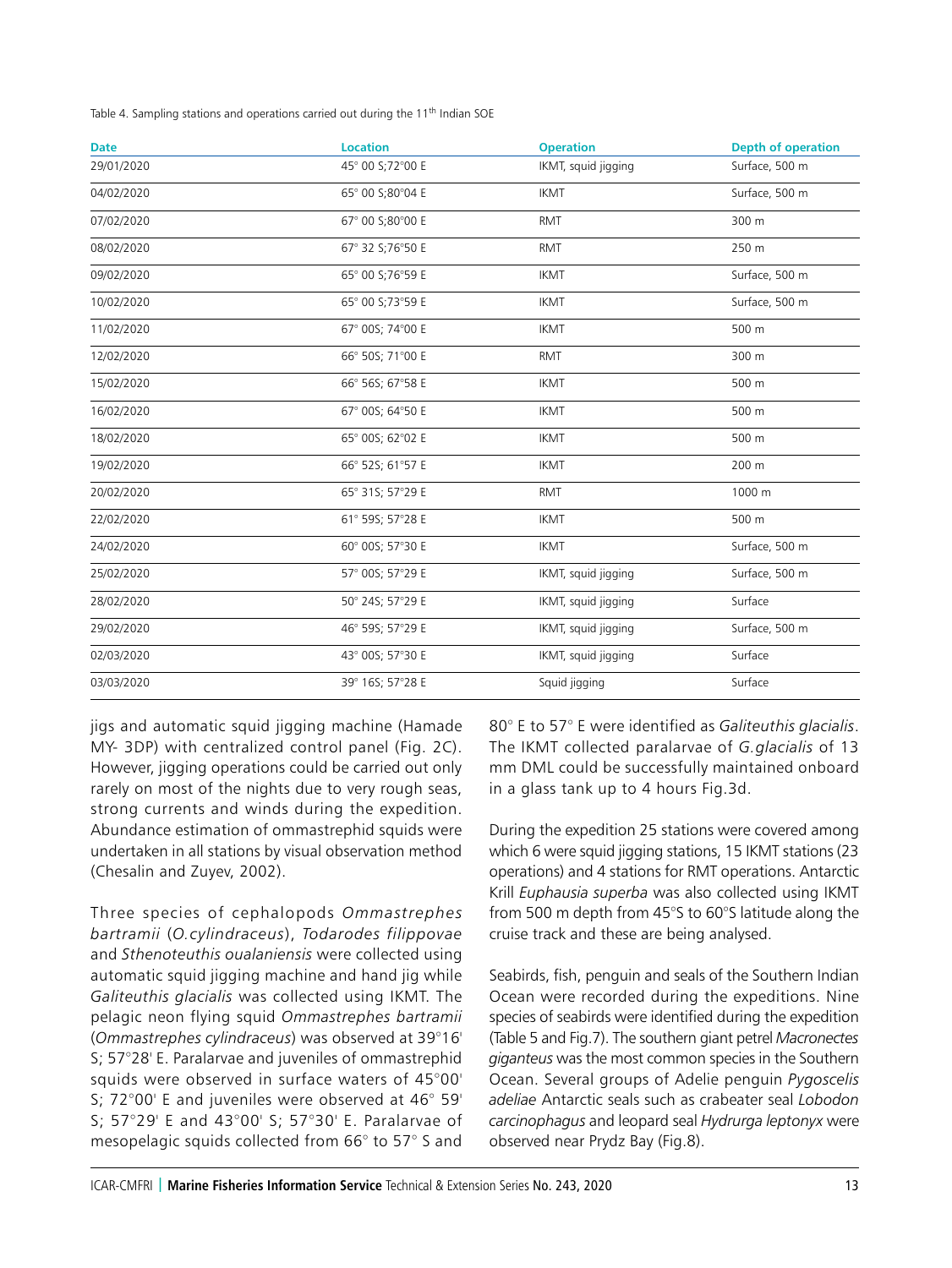

Fig.7. Seabirds observed during the 10th and 11 th Indian Expedition to Southern Ocean/Antarctic waters. (a) *Thalassoica antarctica,*(b) *Diomedea exulans* (c)*Macronectes giganteus,* (d) *Daption capense,* (e) *unidentified,* (f) *Fulmarus glacialoides,* (g) *Diomedea sanfordi,* (h) *Procellaria aequinoctialis,* (i) *Diomedea epomophora*

Table 5. List of birds observed during the 10th and 11th Indian SOE

| <b>Species</b>             | <b>Common name</b>       | <b>Position</b>      | <b>IUCN status</b> |
|----------------------------|--------------------------|----------------------|--------------------|
| Diomedea epomophora        | Southern royal albatross | 61° 48' S;57°14' E   | Vulnerable         |
| Procellaria aequinoctialis | White-chinned petrel     | 40°12'S to 62°35'S   | Vulnerable         |
| Diomedea sanfordi          | Northern royal albatross | 60° 23' S; 57° 30' E | Endangered         |
| Fulmarus glacialoides      | Southern fulmar          | 65° 20'S;63°12'E     | Least concern      |
| Unidentified               |                          | 66° 56' S; 67° 58' E |                    |
| Daption capense            | Cape petrel              | 66° 50'S;71°00' E    | Least concern      |
| Macronectes giganteus      | Southern giant petrel    | 57° 00'S to 67°00'S  | Least concern      |
| Diomedea exulans           | Wandering albatross      | 61° 00'S;57°28' E    | Vulnerable         |
| Thalassoica antarctica     | Antarctic petrel         | 56°28'S;57°29 E      | Least concern      |